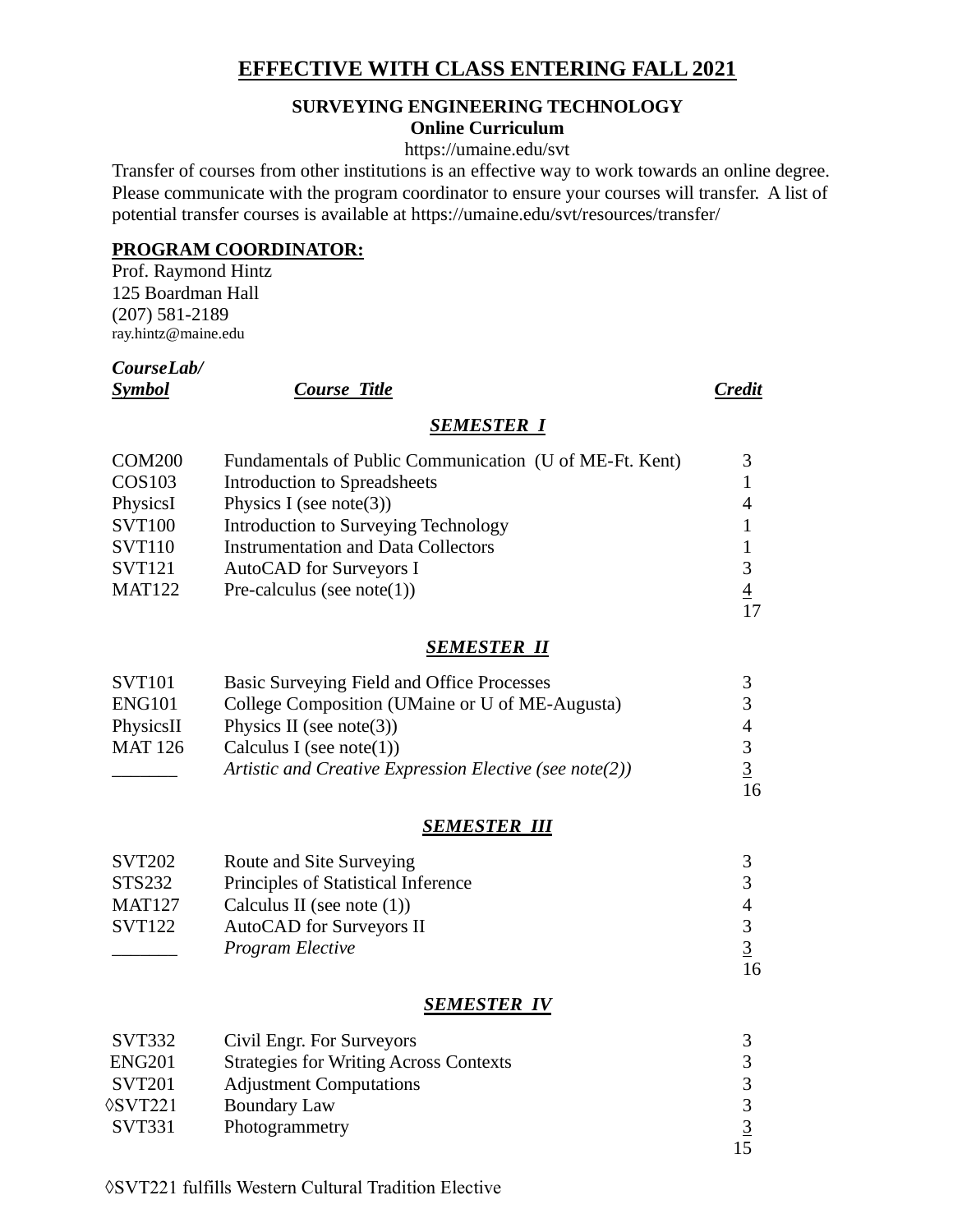#### **SURVEYING ENGINEERING TECHNOLOGY Curriculum**

| Course             |                                                       |                                            |
|--------------------|-------------------------------------------------------|--------------------------------------------|
| <b>Symbol</b>      | <b>Course Title</b>                                   | <b>Credit</b>                              |
|                    | <b>SEMESTER V</b>                                     |                                            |
| ACC <sub>201</sub> | Principles of Financial Accounting                    | 3                                          |
| <b>ENG317</b>      | <b>Business and Technical Writing</b>                 | 3                                          |
| <b>SVT322</b>      | Preparing Effective Property Description              | $\mathbf{1}$                               |
| <b>SVT329</b>      | Site Planning and Subdivision Design                  | $\mathbf{1}$                               |
| <b>SVT341</b>      | <b>Advanced Surveying</b>                             | 3                                          |
| <b>SVT451</b>      | <b>Survey Business Law</b>                            | 3                                          |
|                    | Population and the Environment Elective (see note(2)) | $\overline{3}$<br>17                       |
|                    | <b>SEMESTER VI</b>                                    |                                            |
| <b>ECO120</b>      | Principles of Microeconomics                          | 3                                          |
|                    | Or ECO121 Principles of Macroeconomics                |                                            |
|                    | Advanced Communication Elective                       | 3                                          |
| <b>SVT352</b>      | <b>Practical Field Operations</b>                     |                                            |
|                    | Cultural Diversity Elective(see note(2))              |                                            |
|                    | Program Elective                                      | $\begin{array}{c} 3 \\ 3 \\ 3 \end{array}$ |
|                    |                                                       | 15                                         |
|                    | <b>SEMESTER VII</b>                                   |                                            |
| <b>EET484</b>      | <b>Engineering Economics</b>                          | 3                                          |
| <b>SVT418</b>      | Fundamentals of Surveying Exam Overview               | $\mathbf{1}$                               |
| <b>SVT437</b>      | <b>Practical GPS</b>                                  | 3                                          |
| <b>ECO254</b>      | <b>Small Business Economics and Management</b>        | 3                                          |
|                    | Or SVT 475 Small Business Management (on-line spring) |                                            |
|                    | Program Elective                                      | 3                                          |
|                    | Program Elective                                      | $\overline{3}$                             |
|                    |                                                       | 16                                         |

## *SEMESTER VIII*

| <b>SIE509</b> | Introduction to Geographic Information Systems                       |    |
|---------------|----------------------------------------------------------------------|----|
|               | or GIS 300 Geographic Information Systems I (Univ. of Maine Machias) |    |
| <b>SVT490</b> | <b>Surveying Capstone</b>                                            |    |
|               | Program Elective                                                     |    |
|               | <b>Program Elective</b>                                              |    |
|               | <b>Fundamentals of Surveying Exam (passing not required)</b>         |    |
|               |                                                                      | 13 |

## **TOTAL DEGREE HOURS REQUIRED FOR BACHELOR'S DEGREE 125**

(1) Pre-Calculus and Calculus I/II are offered online through the University of Maine Augusta, the University of Southern Maine, and Southern Maine Community College or check transfer equivalency tool on Maine Street for other matches

Univ. Maine Augusta MAT124 = MAT 122 UMaine PreCalc (spring) Univ. Maine Augusta MAT125 = MAT 126 UMaine Calc I (fall) Univ. Maine Augusta MAT126 = MAT 127 UMaine Calc II (spring)